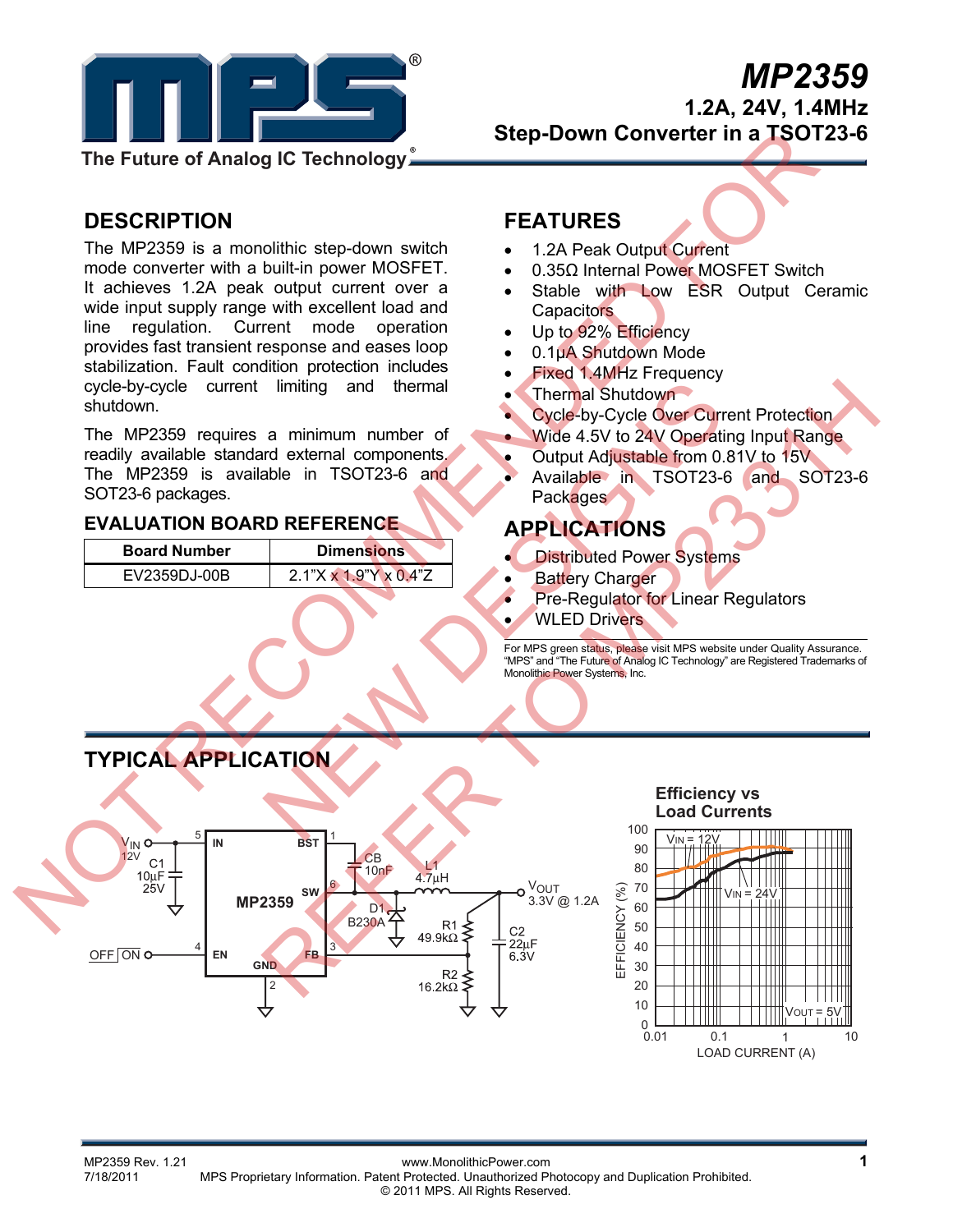

### **ORDERING INFORMATION**

| <b>Part Number</b> | Package  | <b>Top Marking</b> | <b>Free Air Temperature (TA)</b>   |
|--------------------|----------|--------------------|------------------------------------|
| MP2359DJ*          | TSOT23-6 | F8                 | $-40^{\circ}$ C to $+85^{\circ}$ C |
| MP2359DT**         | SOT23-6  | J6                 | -40°C to +85°C                     |

\*For Tape & Reel, add suffix –Z (eg. M2359DJ–Z); For RoHS compliant packaging, add suffix –LF (eg. MP2359DJ–LF–Z) \*\*For Tape & Reel, add suffix -Z (eg. M2359DT-Z); For RoHS compliant packaging, add suffix –LF (eg. MP2359DT–LF–Z)

# **PACKAGE REFERENCE**



# **ABSOLUTE MAXIMUM RATINGS (1)**

| $V_{SW}$                                                  |  |
|-----------------------------------------------------------|--|
|                                                           |  |
|                                                           |  |
| Continuous Power Dissipation $(T_A = +25^{\circ}C)^{(2)}$ |  |
|                                                           |  |
|                                                           |  |
|                                                           |  |
|                                                           |  |
|                                                           |  |
|                                                           |  |

### *Recommended Operating Conditions* **(3)**

Supply Voltage VIN ...........................4.5V to 24V Output Voltage VOUT.......................0.81V to 15V Ambient Temperature ................ -40°C to +85°C Max input current into the EN pin............. 300μA

|  | <b>Thermal Resistance</b> $^{(4)}$ $\theta_{JA}$ $\theta_{JC}$ |  |
|--|----------------------------------------------------------------|--|
|  |                                                                |  |
|  |                                                                |  |

#### **Notes:**

- 1) Exceeding these ratings may damage the device.
- 2) The maximum allowable power dissipation is a function of the maximum junction temperature  $T_J(MAX)$ , the junction-toambient thermal resistance  $\theta_{JA}$ , and the ambient temperature  $T_A$ . The maximum allowable continuous power dissipation at any ambient temperature is calculated by  $P_D(MAX)=(T_J(MAX)-T_J(MAX)-T_J(MAX)-T_J(MAX)-T_J(MAX)$  $T_A$ )/ $\theta_{JA}$ . Exceeding the maximum allowable power dissipation will cause excessive die temperature, and the regulator will go into thermal shutdown. Internal thermal shutdown circuitry protects the device from permanent damage.
- The device function is not guaranteed outside of the recommended operating conditions.
- 4) Measured on JESD51-7, 4-layer PCB..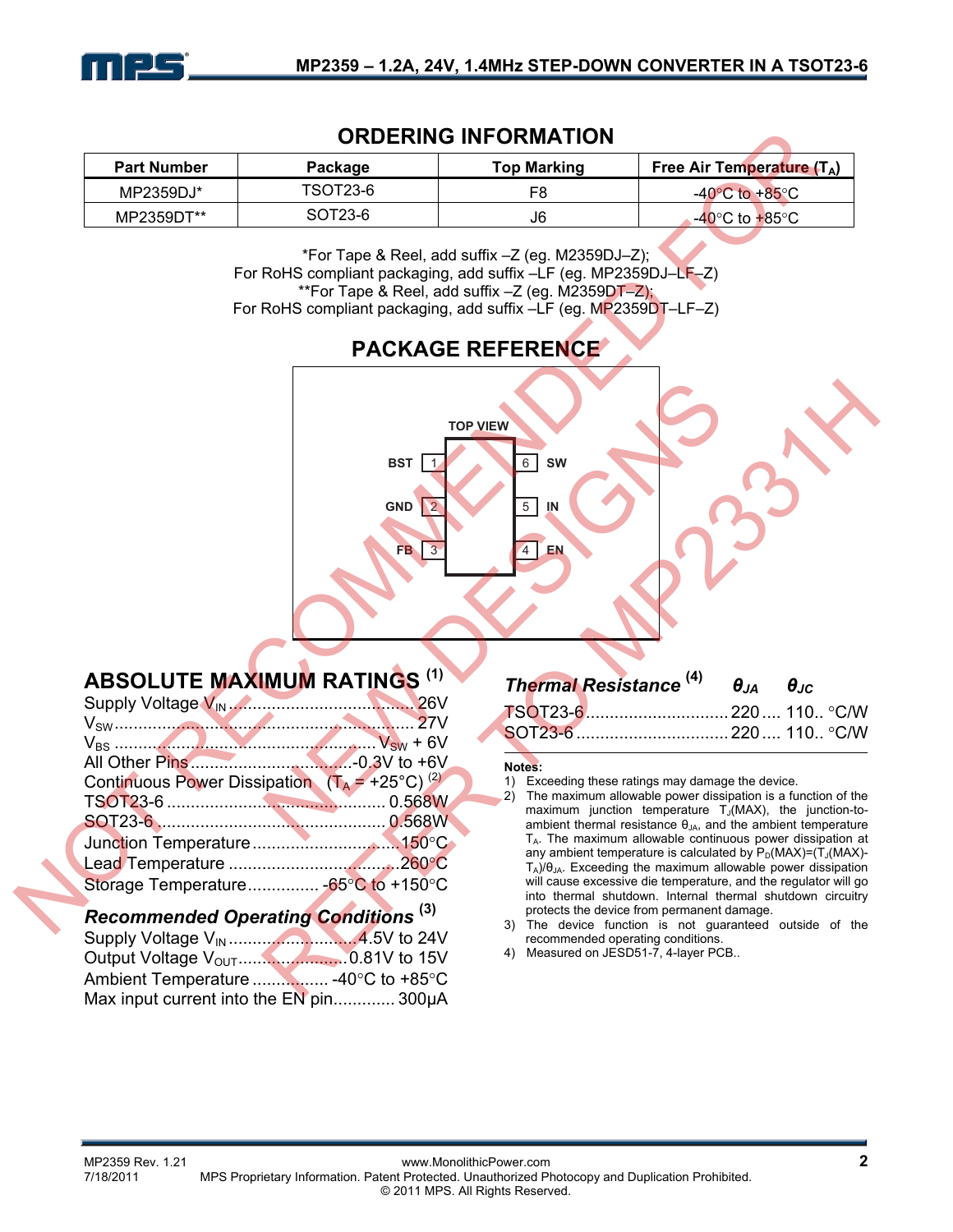

# **ELECTRICAL CHARACTERISTICS**<br>V = 12V T = 125°C unless attenuise nate

|                                                                                                                                                                                                                                                                                                                            | Feedback Voltage<br><b>Feedback Current</b>                                                                                   |                                                                                               |              |                              |       | <b>Typ</b> |       |                         |
|----------------------------------------------------------------------------------------------------------------------------------------------------------------------------------------------------------------------------------------------------------------------------------------------------------------------------|-------------------------------------------------------------------------------------------------------------------------------|-----------------------------------------------------------------------------------------------|--------------|------------------------------|-------|------------|-------|-------------------------|
|                                                                                                                                                                                                                                                                                                                            |                                                                                                                               |                                                                                               | $V_{FB}$     | $4.5V \leq V_{IN} \leq 24V$  | 0.790 | 0.810      | 0.830 | $\vee$                  |
|                                                                                                                                                                                                                                                                                                                            |                                                                                                                               |                                                                                               | $I_{FB}$     | $V_{FB} = 0.8V$              |       | 0.1        |       | μA                      |
|                                                                                                                                                                                                                                                                                                                            |                                                                                                                               | Switch-On Resistance <sup>(5)</sup>                                                           | $R_{DS(ON)}$ |                              |       | 0.35       |       | Ω                       |
|                                                                                                                                                                                                                                                                                                                            | Switch Leakage                                                                                                                |                                                                                               |              | $V_{EN} = 0V, V_{SW} = 0V$   |       |            | 10    | μA                      |
|                                                                                                                                                                                                                                                                                                                            | Current Limit <sup>(5)</sup>                                                                                                  |                                                                                               |              |                              |       | 1.8        |       | A                       |
|                                                                                                                                                                                                                                                                                                                            | <b>Oscillator Frequency</b>                                                                                                   |                                                                                               | $f_{SW}$     | $V_{FB} = 0.6V$              | 1.2   | 1.4        | 1.7   | <b>MHz</b>              |
|                                                                                                                                                                                                                                                                                                                            | Fold-back Frequency                                                                                                           |                                                                                               |              | $V_{FB} = 0V$                |       | 460        |       | kHz                     |
|                                                                                                                                                                                                                                                                                                                            | Maximum Duty Cycle                                                                                                            |                                                                                               |              | $V_{FB} = 0.6V$              |       | 87         |       | $\frac{0}{0}$           |
|                                                                                                                                                                                                                                                                                                                            | Minimum On-Time <sup>(5)</sup>                                                                                                |                                                                                               | $t_{ON}$     |                              |       | 100        |       | ns                      |
|                                                                                                                                                                                                                                                                                                                            |                                                                                                                               | Under Voltage Lockout Threshold Rising                                                        |              |                              | 2.5   | 2.8        | 3.1   | $\overline{\mathsf{V}}$ |
|                                                                                                                                                                                                                                                                                                                            |                                                                                                                               | Under Voltage Lockout Threshold Hysteresis                                                    |              |                              |       | 150        |       | mV                      |
|                                                                                                                                                                                                                                                                                                                            | <b>EN Input Low Voltage</b>                                                                                                   |                                                                                               |              |                              |       |            | 0.4   | $\vee$                  |
|                                                                                                                                                                                                                                                                                                                            | EN Input High Voltage                                                                                                         |                                                                                               |              |                              | 1.2   |            |       | $\vee$                  |
|                                                                                                                                                                                                                                                                                                                            | <b>EN Input Current</b>                                                                                                       |                                                                                               |              | $V_{EN}$ = 2V                |       | 2.1        |       |                         |
|                                                                                                                                                                                                                                                                                                                            |                                                                                                                               |                                                                                               |              | $V_{EN} = 0V$                |       | 0.1        |       | μA                      |
|                                                                                                                                                                                                                                                                                                                            |                                                                                                                               | Supply Current (Shutdown)                                                                     | $I_{\rm S}$  | $V_{EN} = 0V$                |       | 0.1        | 1.0   | μA                      |
|                                                                                                                                                                                                                                                                                                                            |                                                                                                                               | <b>Supply Current (Quiescent)</b>                                                             | Ιo           | $V_{EN}$ = 2V, $V_{FB}$ = 1V |       | 0.8        | 1.0   | mA                      |
|                                                                                                                                                                                                                                                                                                                            | Thermal Shutdown <sup>(5)</sup>                                                                                               |                                                                                               |              |                              |       | 150        |       | $^{\circ}C$             |
| Note:<br>Pin#                                                                                                                                                                                                                                                                                                              | 5) Guaranteed by design.<br><b>PIN FUNCTIONS</b><br>Name                                                                      | <b>Description</b>                                                                            |              |                              |       |            |       |                         |
|                                                                                                                                                                                                                                                                                                                            |                                                                                                                               | Bootstrap. A capacitor is connected between SW and BS pins to form a floating supply across   |              |                              |       |            |       |                         |
| 1.                                                                                                                                                                                                                                                                                                                         | <b>BST</b><br>the power switch driver. This capacitor is needed to drive the power switch's gate above the<br>supply voltage. |                                                                                               |              |                              |       |            |       |                         |
|                                                                                                                                                                                                                                                                                                                            |                                                                                                                               |                                                                                               |              |                              |       |            |       |                         |
| Ground. This pin is the voltage reference for the regulated output voltage. For this reason care<br>must be taken in its layout. This node should be placed outside of the D1 to C1 ground path to<br>$\overline{\mathbf{2}}$<br><b>GND</b><br>prevent switching current spikes from inducing voltage noise into the part. |                                                                                                                               |                                                                                               |              |                              |       |            |       |                         |
| Feedback. An external resistor divider from the output to GND, tapped to the FB pin sets the                                                                                                                                                                                                                               |                                                                                                                               |                                                                                               |              |                              |       |            |       |                         |
|                                                                                                                                                                                                                                                                                                                            |                                                                                                                               | output voltage. To prevent current limit run away during a short circuit fault condition, the |              |                              |       |            |       |                         |

# **PIN FUNCTIONS**

|                      |                                 |                                                                                                                                                                                                                                                                                                       |                  |                                |     |            |     | $\cdot$                 |
|----------------------|---------------------------------|-------------------------------------------------------------------------------------------------------------------------------------------------------------------------------------------------------------------------------------------------------------------------------------------------------|------------------|--------------------------------|-----|------------|-----|-------------------------|
|                      | Minimum On-Time <sup>(5)</sup>  |                                                                                                                                                                                                                                                                                                       | $t_{ON}$         |                                |     | 100        |     | ns                      |
|                      |                                 | Under Voltage Lockout Threshold Rising                                                                                                                                                                                                                                                                |                  |                                | 2.5 | 2.8        | 3.1 | $\overline{\mathsf{V}}$ |
|                      |                                 | Under Voltage Lockout Threshold Hysteresis                                                                                                                                                                                                                                                            |                  |                                |     | 150        |     | mV                      |
|                      | EN Input Low Voltage            |                                                                                                                                                                                                                                                                                                       |                  |                                |     |            | 0.4 | $\vee$                  |
|                      | EN Input High Voltage           |                                                                                                                                                                                                                                                                                                       |                  |                                | 1.2 |            |     | $\vee$                  |
|                      | <b>EN Input Current</b>         |                                                                                                                                                                                                                                                                                                       |                  | $V_{EN} = 2V$<br>$V_{EN} = 0V$ |     | 2.1<br>0.1 |     | μA                      |
|                      |                                 | Supply Current (Shutdown)                                                                                                                                                                                                                                                                             | $I_{\rm S}$      | $V_{EN} = 0V$                  |     | 0.1        | 1.0 | μA                      |
|                      |                                 | <b>Supply Current (Quiescent)</b>                                                                                                                                                                                                                                                                     | $I_{\mathsf{Q}}$ | $V_{EN}$ = 2V, $V_{FB}$ = 1V   |     | 0.8        | 1.0 | mA                      |
|                      | Thermal Shutdown <sup>(5)</sup> |                                                                                                                                                                                                                                                                                                       |                  |                                |     | 150        |     | $^{\circ}C$             |
| <b>PIN FUNCTIONS</b> |                                 |                                                                                                                                                                                                                                                                                                       |                  |                                |     |            |     |                         |
|                      |                                 |                                                                                                                                                                                                                                                                                                       |                  |                                |     |            |     |                         |
| Pin#<br>1            | <b>BST</b>                      | <b>Name Description</b><br>Bootstrap. A capacitor is connected between SW and BS pins to form a floating supply across<br>the power switch driver. This capacitor is needed to drive the power switch's gate above the<br>supply voltage.                                                             |                  |                                |     |            |     |                         |
| $\overline{2}$       | <b>GND</b>                      | Ground. This pin is the voltage reference for the regulated output voltage. For this reason care<br>must be taken in its layout. This node should be placed outside of the D1 to C1 ground path to<br>prevent switching current spikes from inducing voltage noise into the part.                     |                  |                                |     |            |     |                         |
| 3                    | <b>FB</b>                       | Feedback. An external resistor divider from the output to GND, tapped to the FB pin sets the<br>output voltage. To prevent current limit run away during a short circuit fault condition, the<br>frequency foldback comparator lowers the oscillator frequency when the FB voltage is below<br>250mV. |                  |                                |     |            |     |                         |
| 4                    | EN                              | On/Off Control Input. Pull EN above 1.2V to turn the device on. For automatic enable, connect a<br>100kΩ resistor between this pin and Vin pin.                                                                                                                                                       |                  |                                |     |            |     |                         |
| 5                    | IN                              | Supply Voltage. The MP2359 operates from a +4.5V to +24V unregulated input. C1 is needed<br>to prevent large voltage spikes from appearing at the input.                                                                                                                                              |                  |                                |     |            |     |                         |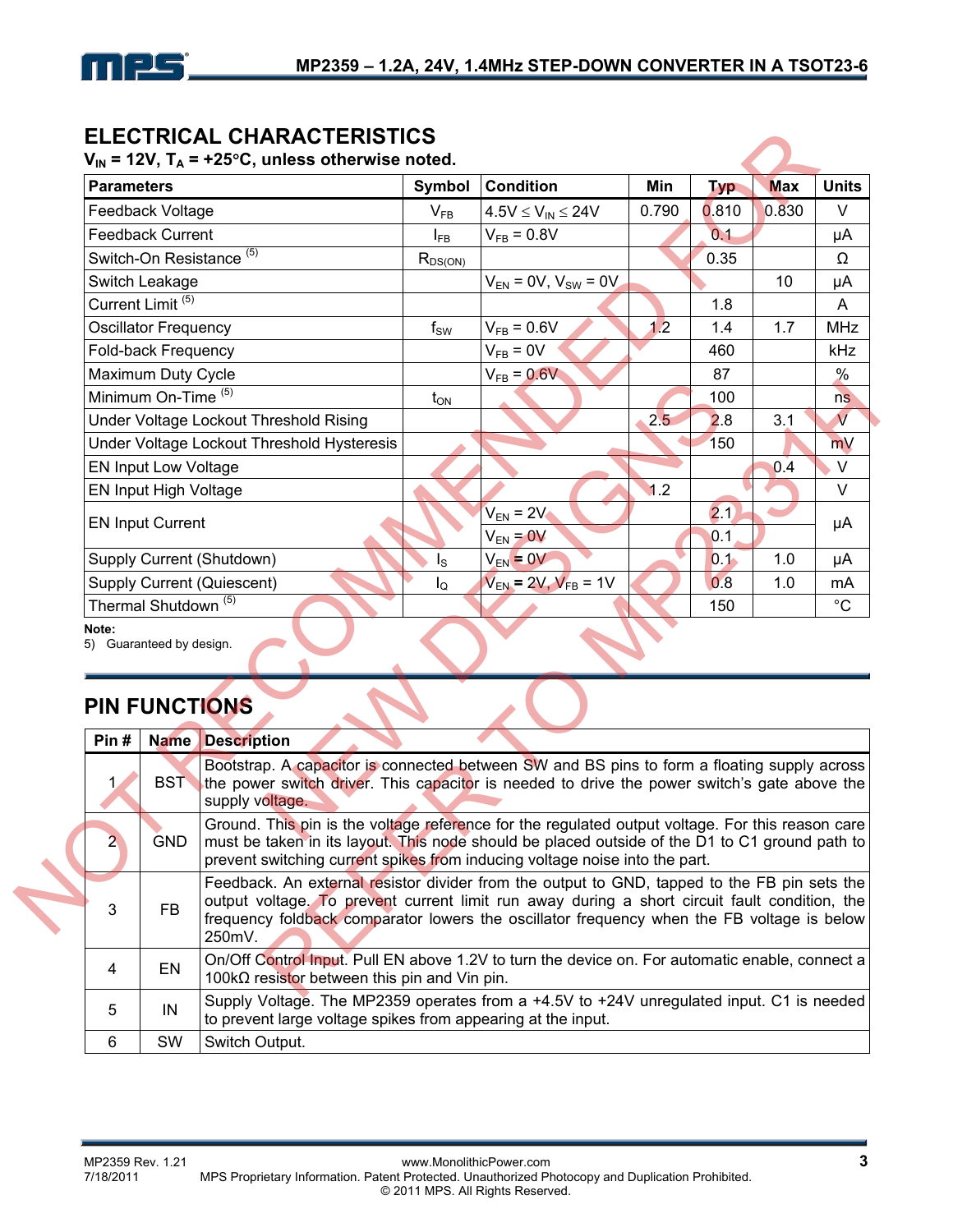

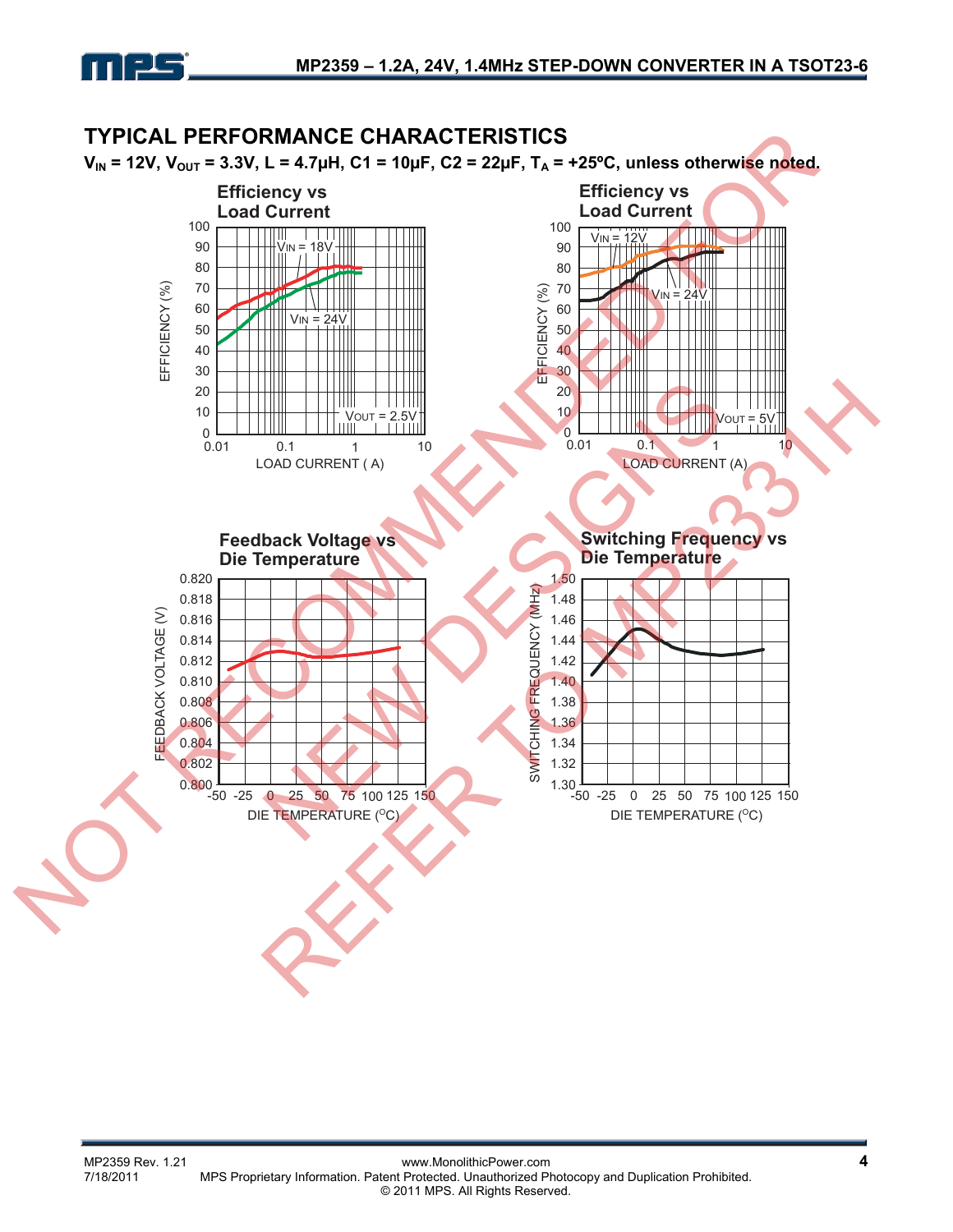

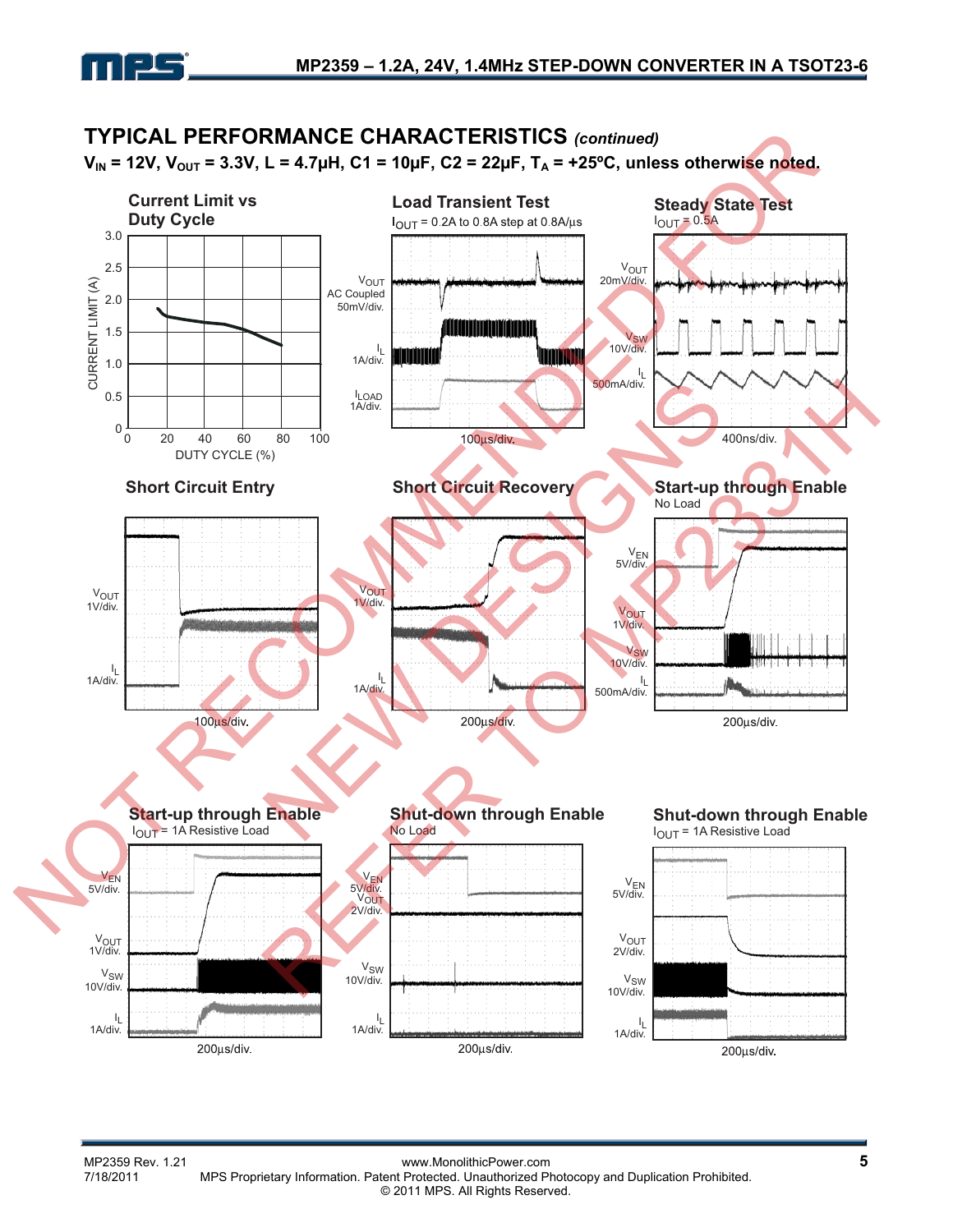

### **OPERATION**

The MP2359 is a current mode buck regulator. That is, the EA output voltage is proportional to the peak inductor current.

At the beginning of a cycle, M1 is off. The EA output voltage is higher than the current sense amplifier output, and the current comparator's output is low. The rising edge of the 1.4MHz CLK signal sets the RS Flip-Flop. Its output turns on M1 thus connecting the SW pin and inductor to the input supply.

The increasing inductor current is sensed and amplified by the Current Sense Amplifier. Ramp compensation is summed to the Current Sense Amplifier output and compared to the Error Amplifier output by the PWM Comparator. When the sum of the Current Sense Amplifier output and the Slope Compensation signal exceeds the EA output voltage, the RS Flip-Flop is reset and M1 is turned off. The external Schottky rectifier diode (D1) conducts the inductor current.

If the sum of the Current Sense Amplifier output and the Slope Compensation signal does not exceed the EA output for a whole cycle, then the falling edge of the CLK resets the Flip-Flop.

The output of the Error Amplifier integrates the voltage difference between the feedback and the 0.81V bandgap reference. The polarity is such that a FB pin voltage lower than 0.81V increases the EA output voltage. Since the EA output voltage is proportional to the peak inductor current, an increase in its voltage also increases current delivered to the output.



**Figure 1—Functional Block Diagram**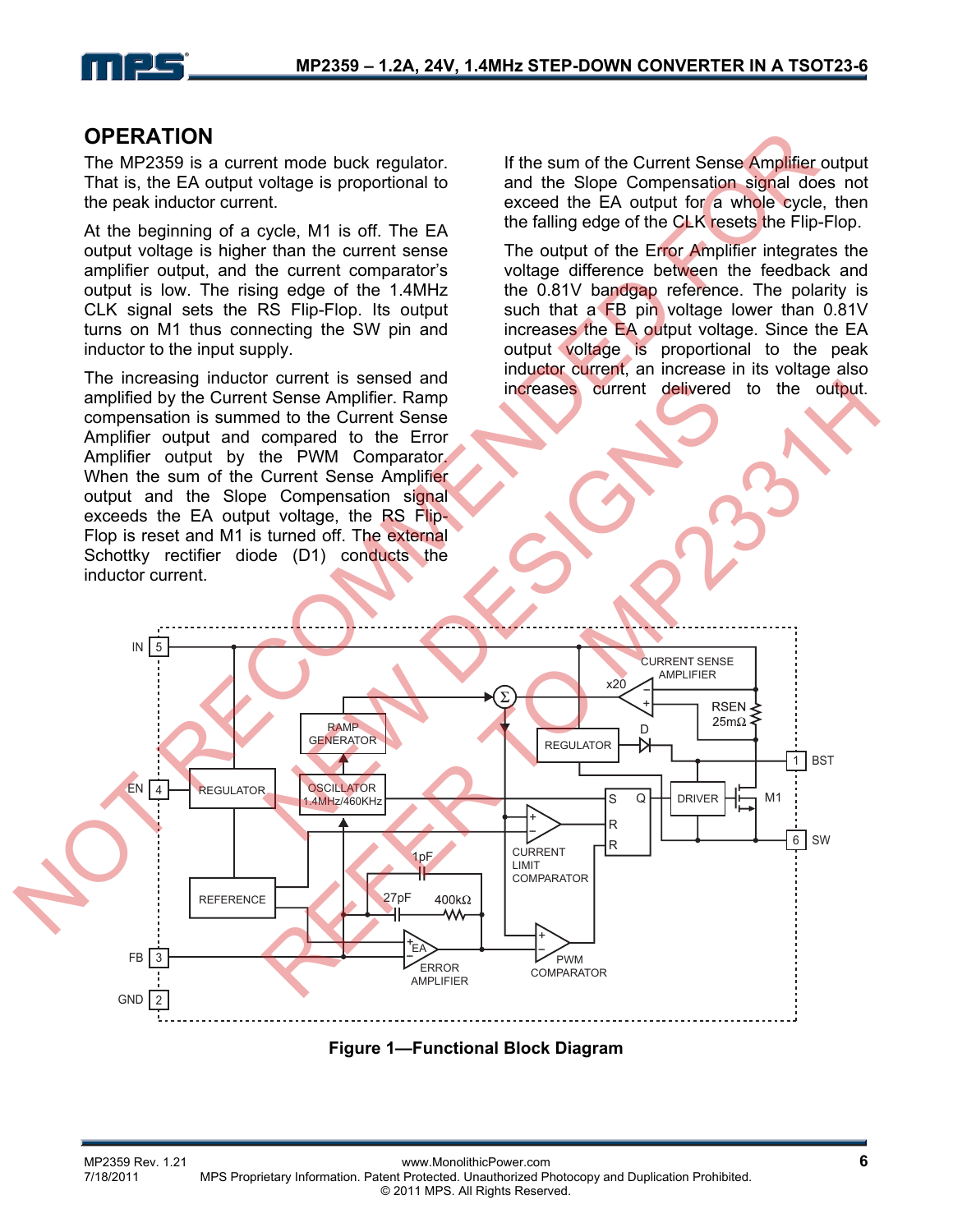### **APPLICATION INFORMATION**

#### **Setting Output Voltage**

The external resistor divider is used to set the output voltage (see the schematic on front page). Table 1 shows a list of resistor selection for common output voltages. The feedback resistor R1 also sets the feedback loop bandwidth with the internal compensation capacitor (see Figure 1). R2 can be determined by:

$$
R2 = \frac{R1}{\frac{V_{OUT}}{0.81V} - 1}
$$

#### **Table 1—Resistor Selection for Common Output Voltages**

| $V_{\text{OUT}}(V)$ | $R1$ (k $\Omega$ ) | $R2$ (kΩ) |
|---------------------|--------------------|-----------|
| 1.8                 | 80.6 (1%)          | 64.9 (1%) |
| 2.5                 | 49.9 (1%)          | 23.7(1%)  |
| 3.3                 | 49.9 (1%)          | 16.2(1%)  |
| 5                   | 49.9 (1%)          | 9.53(1%)  |

#### **Selecting the Inductor**

A 1µH to 10µH inductor with a DC current rating of at least 25% percent higher than the maximum load current is recommended for most applications. For highest efficiency, the inductor's DC resistance should be less than 200mΩ. Refer to Table 2 for suggested surface mount inductors. For most designs, the required inductance value can be derived from the following equation.

$$
L = \frac{V_{OUT} \times (V_{IN} - V_{OUT})}{V_{IN} \times \Delta I_L \times f_{SW}}
$$

Where  $\Delta I_{\parallel}$  is the inductor ripple current.

Choose the inductor ripple current to be 30% of the maximum load current. The maximum inductor peak current is calculated from:

$$
I_{L(MAX)} = I_{LOAD} + \frac{\Delta I_L}{2}
$$

Under light load conditions below 100mA, a larger inductance is recommended for improved efficiency. See Table 2 for suggested inductors.

Also note that the maximum recommended load current is 1A if the duty cycle exceeds 35%.

#### **Selecting the Input Capacitor**

The input capacitor reduces the surge current drawn from the input supply and the switching noise from the device. The input capacitor impedance at the switching frequency should be less than the input source impedance to prevent high frequency switching current from passing through the input. Ceramic capacitors with X5R or X7R dielectrics are highly recommended because of their low ESR and small temperature coefficients. For most applications, a 4.7µF capacitor is sufficient. **Example and the state of their capacity and the state of the state of the state of the state of the state of the state of the state of the state of the state of the state of the state of the state of the state of the sta** 

### **Selecting the Output Capacitor**

The output capacitor keeps the output voltage ripple small and ensures feedback loop stability. The output capacitor impedance should be low at the switching frequency. Ceramic capacitors with X5R or X7R dielectrics are recommended for their low ESR characteristics. For most applications, a 22µF ceramic capacitor will be sufficient. dection for Common Selecting the Output Capacitor keeps<br>
( $\frac{(1\%)}{(1\%)}$   $\frac{(1\%)}{23.7}$  (1%)<br>
(1%)  $\frac{(1\%)}{23.7}$  (1%)<br>
(1%)  $\frac{(1\%)}{23.7}$  (1%)<br>
(1%)  $\frac{(1\%)}{23.7}$  (1%)<br>
(1%)  $\frac{(1\%)}{23.7}$  (1%)<br>
(1%)  $\frac{(1\%)}{23.7}$  (1% Selecting the Output Capacitor<br>
Voltages<br>
(common Selecting the Output capacitor<br>
(common specifies)<br>
(common specifies the diversity of the strength of the strength of the strength of the strength of the strength of the

### **PCB Layout Guide**

PCB layout is very important to achieve stable operation. Please follow these guidelines and take Figure2 for references.

- 1) Keep the path of switching current short and minimize the loop area formed by Input cap, high-side MOSFET and schottky diode.
- 2) Keep the connection of schottky diode between SW pin and input power ground as short and wide as possible.
- 3) Ensure all feedback connections are short and direct. Place the feedback resistors and compensation components as close to the chip as possible.
- 4) Route SW away from sensitive analog areas such as FB.
- 5) Connect IN, SW, and especially GND respectively to a large copper area to cool the chip to improve thermal performance and long-term reliability. For single layer PCB, exposed pad should not be soldered.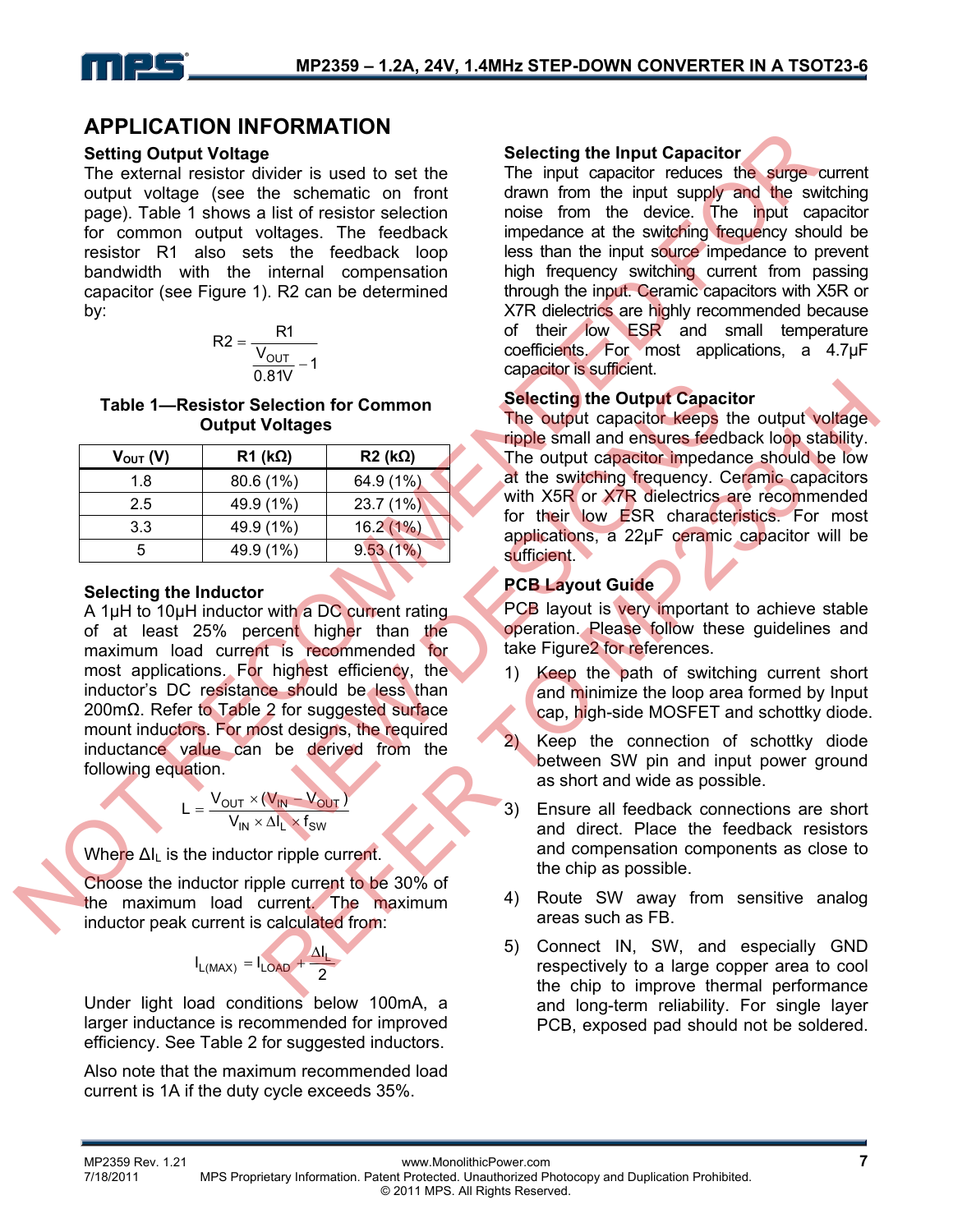



**Figure 2—PCB Layout** 

#### **External Bootstrap Diode**

An external bootstrap diode may enhance the efficiency of the regulator, the applicable conditions of external BST diode are:

- $V_{\text{OUT}}$ =5V or 3.3V; and
- Duty cycle is high: D= **OUT**  $\frac{V_{\text{OUT}}}{V_{\text{IN}}}$ >65%

In these cases, an external BST diode is recommended from the output of the voltage regulator to BST pin, as shown in Fig.3

IN



#### **Figure 3—Add Optional External Bootstrap Diode to Enhance Efficiency**

#### **Table 2—Suggested Surface Mount Inductors**

| <b>PGND</b>              | UZ.<br><b>Figure 2-PCB Layout</b> | <b>Table 2-Suggested Surface Mount Inductors</b> | <b>MP2359</b>       | $C_{\text{BST}}$<br>$0.1 - 1 \mu F$<br><b>SW</b><br><b>Diode to Enhance Efficiency</b><br>IN4148, and the BST cap is 0.1~1µF. | <b>★5V or 3.3V</b><br>$+$<br>$c_{\text{out}}$<br>Figure 3-Add Optional External Bootstrap<br>The recommended external BST diode is |
|--------------------------|-----------------------------------|--------------------------------------------------|---------------------|-------------------------------------------------------------------------------------------------------------------------------|------------------------------------------------------------------------------------------------------------------------------------|
| <b>Manufacturer</b>      | <b>Part Number</b>                | Inductance(uH)                                   | Max DCR( $\Omega$ ) | <b>Current</b><br><b>Rating (A)</b>                                                                                           | <b>Dimensions</b><br>$L \times W \times H$ (mm <sup>3</sup> )                                                                      |
| Toko                     | A921CY-4R7M                       | 4.7                                              | 0.027               | 1.66                                                                                                                          | $6 \times 6.\overline{3 \times 3}$                                                                                                 |
| Sumida                   | CDRH4D28C/LD                      | 4.7                                              | 0.036               | 1.5                                                                                                                           | $5.1 \times 5.1 \times 3$                                                                                                          |
| <b>Wurth Electronics</b> | 7440530047                        | 4.7                                              | 0.038               | 2.0                                                                                                                           | $5.8 \times 5.8 \times 2.8$                                                                                                        |
|                          |                                   |                                                  |                     |                                                                                                                               |                                                                                                                                    |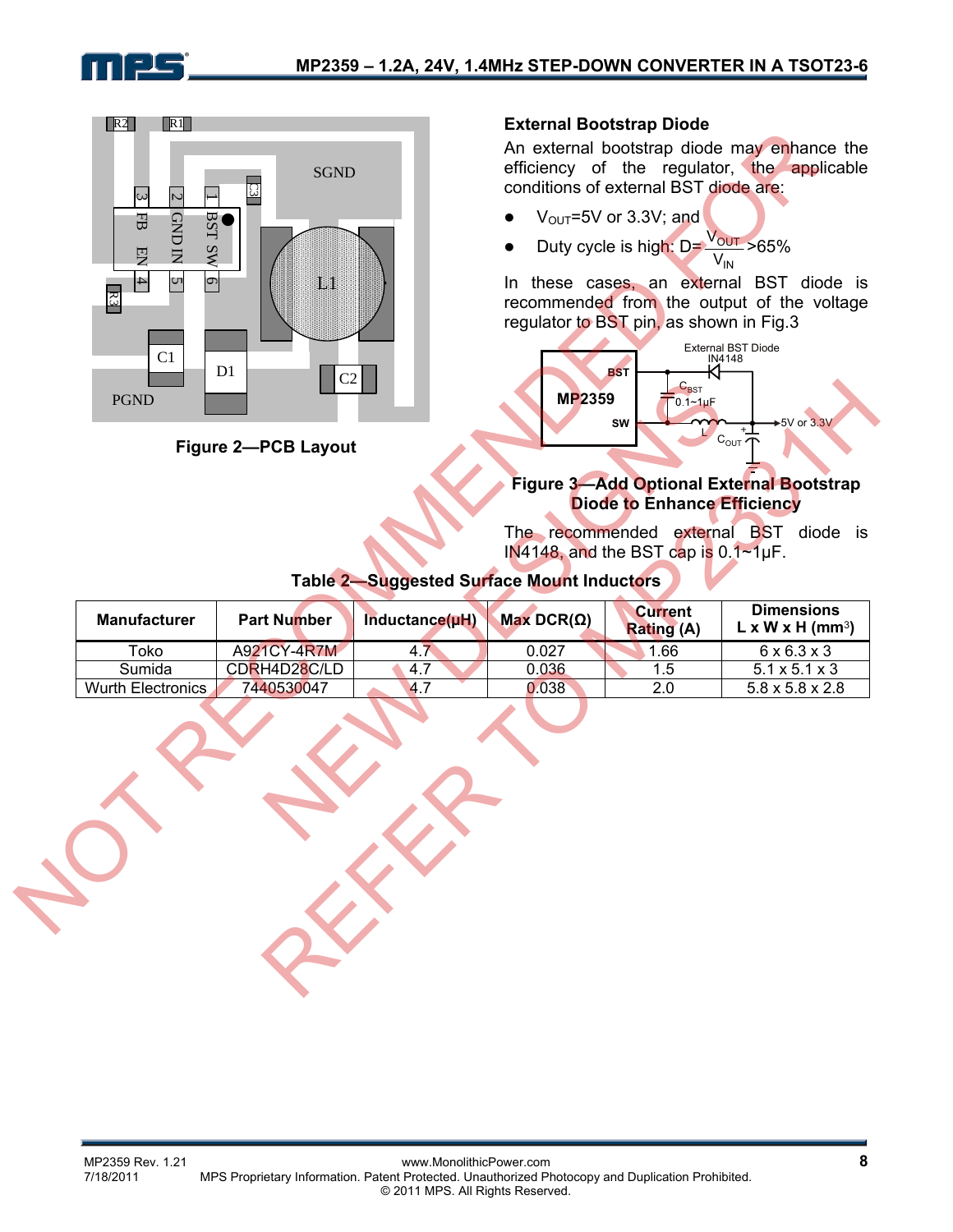

# **TYPICAL APPLICATION CIRCUITS**

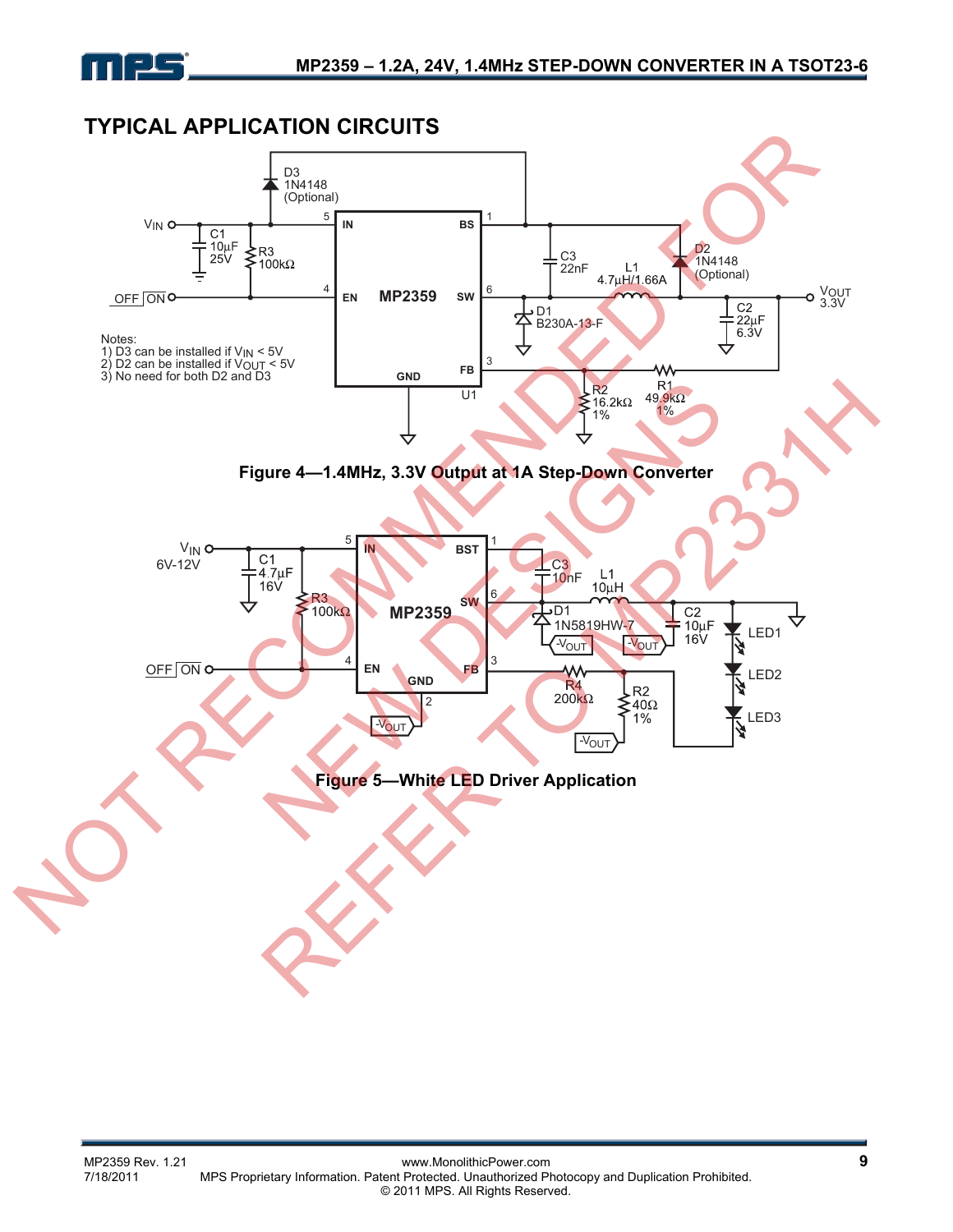

# **PACKAGE INFORMATION**